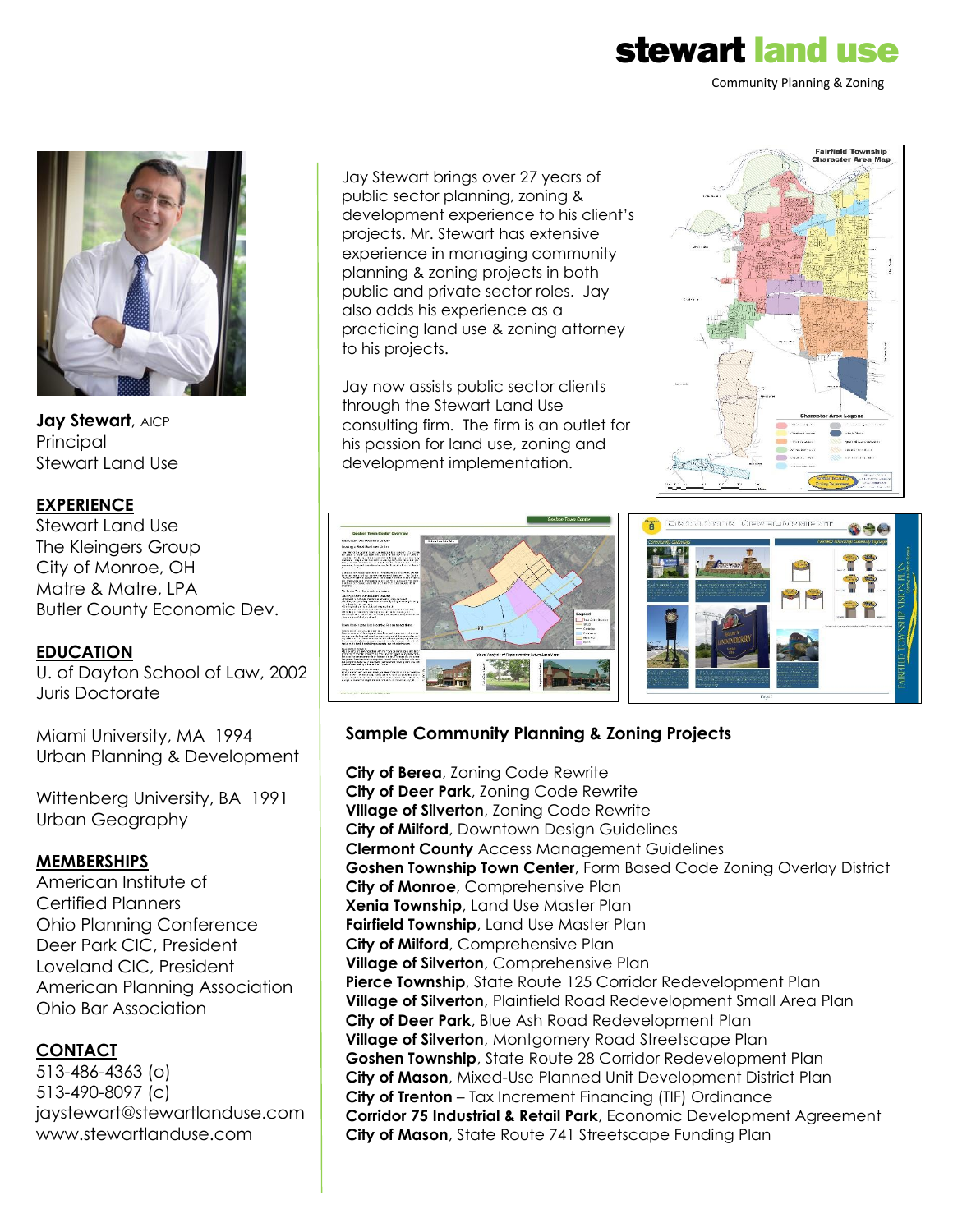

## **Jay T. Stewart, Esq, AICP**

### *Professional* **Stewart Land Use 2019 - Current**

*Experience*

#### **Principal**

Professional consulting firm representing public sector clients in a variety of community planning, zoning and economic development assignments.

### **The Kleingers Group, Inc. 2006 - 2019**

### **Firm Principal / Shareholder Director – Planning & Landscape Architecture Department Director – Business Development & Marketing Department** Manage the Firms' Private & Public Community Planning & Zoning, Landscape Architecture and Economic Development Projects **In-House Legal Counsel**

Serve as In-House Counsel for routine legal reviews and opinions including contract review and drafting, liability exposure and legal opinions as needed.

### **City of Monroe, Ohio 1995 - 2006**

### **Assistant City Manager / Director of Development**

Responsible for all municipal planning and economic development financing activities.

### **Matre & Matre, LPA 2002 - 2005**

### **Associate Attorney / Of Counsel**

Practiced in matters of zoning, land use and general business law.

### **Butler County, Ohio 1992 - 1995**

### **Economic Development Specialist**

Administer County property tax abatement programs, SBA 504 and engage in retention & expansion activities for businesses.

#### *Education* **University of Dayton School of Law, Dayton, Ohio** Juris Doctorate, May 2002— Admitted to the Ohio Bar, November 2002

**Miami University, Oxford, Ohio** Master of Arts: Urban Planning & Development, December 1994

### **Wittenberg University, Springfield, Ohio**

Bachelor of Arts: Urban Geography, 1991